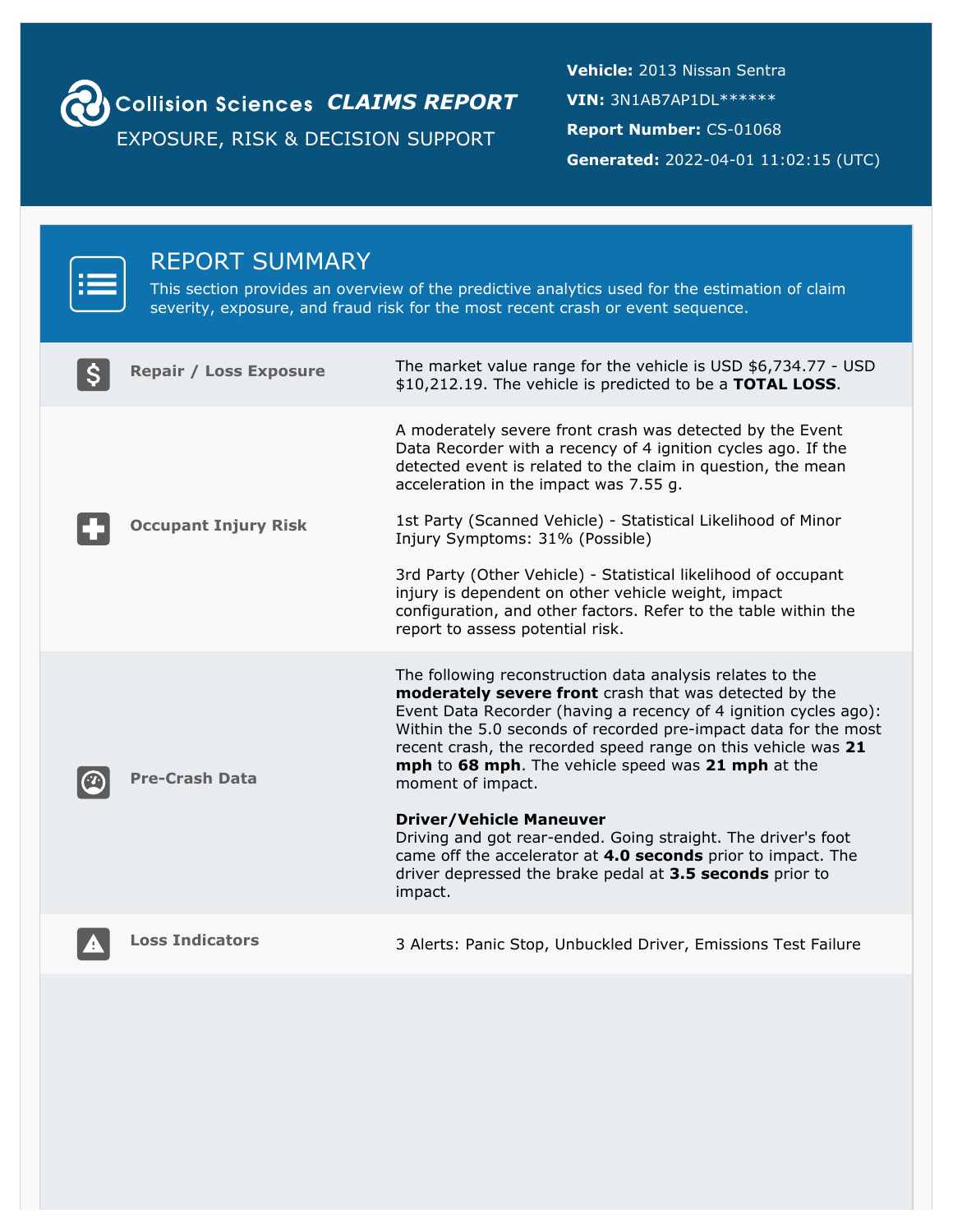|                                | <b>Event Data Recorder</b><br>Scan completed successfully. Crash data detected.                                                                                                                                                                                                                                                                                                                                                                                                                                                                                      |
|--------------------------------|----------------------------------------------------------------------------------------------------------------------------------------------------------------------------------------------------------------------------------------------------------------------------------------------------------------------------------------------------------------------------------------------------------------------------------------------------------------------------------------------------------------------------------------------------------------------|
|                                | <b>Emissions Testing</b><br>Scan completed successfully. Emissions test failed. 1 DTC found.                                                                                                                                                                                                                                                                                                                                                                                                                                                                         |
|                                | <b>Enhanced Diagnostics</b><br>N/A                                                                                                                                                                                                                                                                                                                                                                                                                                                                                                                                   |
| <b>Diagnostic Scan Results</b> | <b>Freeze Frame Data</b><br>The following "freeze frame" data (which may be collision<br>related) was detected by the Engine Control Module (or some<br>other module): A diagnostic trouble code (DTC) having<br>associated vehicle speed data was retrieved, indicating the<br>vehicle travel speed at the moment the DTC was set. The<br>vehicle's current parameter condition was 33226 miles travelled<br>since the DTC was set, indicating the correlation to the impact<br>under investigation. The vehicle speed was 22 mph (at the time<br>the DTC was set). |
| <b>Recalls / VIN History</b>   | <b>Recalls</b><br>6 potential recalls found. Safety Ratings Alerts: Poor rating for<br>frontal small overlap.<br><b>VIN History</b><br>2 title records found. Latest known mileage: 24,312 miles.                                                                                                                                                                                                                                                                                                                                                                    |
| <b>Recommended Action</b>      | Confirm the relevance of the crash event data to the reported<br>collision claim by verifying that the event data recency (based<br>on ignition cycles or mileage) is consistent with the Date of Loss<br>(based on approximate vehicle usage). Check that the pre-crash<br>data is consistent with the reported circumstances. If posted<br>speed is 35 mph or less, evidence of Dangerous Operation.                                                                                                                                                               |



# CRASH DATA RECORDS

This section lists crash data records stored on the vehicle's event data recorder, if any. The date of data collection was 2021-09-09.

| <b>Principle</b><br><b>Force of</b><br><b>Ignition</b><br>Type $/$<br><b>Crash</b><br><b>Speed</b><br><b>Recency</b><br><b>Direction of</b><br><b>Damage</b><br>Impact<br><b>Severity</b><br><b>Change</b><br>(Sequence)<br>(Mean g-Force)<br>Force (PDOF)<br><b>Area</b><br>(Delta-V) | <b>Cycles since</b><br>Event |
|----------------------------------------------------------------------------------------------------------------------------------------------------------------------------------------------------------------------------------------------------------------------------------------|------------------------------|
| 13.05 mph<br>Most Recent<br>175 degrees<br>Moderate<br>4.40 $g$<br>Rear<br>(6 o'Clock)<br>(Increasing)<br>(1st Impact)                                                                                                                                                                 | 4                            |
| Moderately<br>$-21.13$ mph<br>Most Recent<br>5 degrees<br>7.55g<br>Front<br>Severe<br>(12 o'Clock)<br>(Decreasing)<br>(2nd Impact)                                                                                                                                                     | 4                            |

**How To Interpret This Information**

A moderately severe front crash was detected by the Event Data Recorder. At the time of data retrieval, the vehicle's ignition had been turned on 4 times since the crash event recording.

The mean (average) acceleration in the most recent crash event was 7.55 g (up to the maximum Delta-V). The maximum Delta-V (Change in Velocity) value as measured by the airbag module's accelerometer reached 21.13 mph within 127.5 milliseconds, with an instantaneous peak force level of 14.16 g. The vehicle experienced a sudden decrease in speed due to the most recent collision, by a force acting on the vehicle from a direction of approximately 12 o'clock (where the front of the vehicle is 12 o'clock).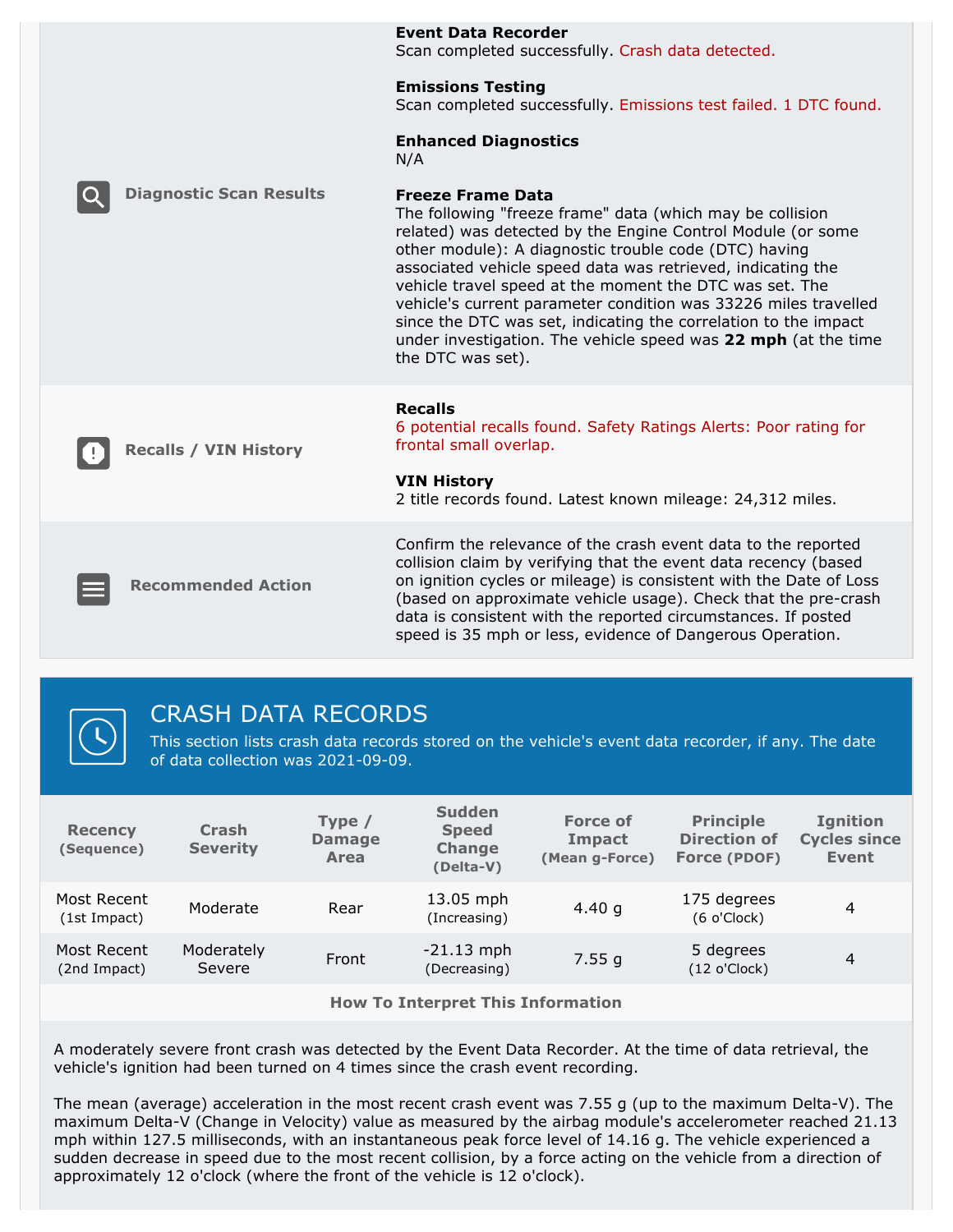Crash events are sorted and displayed in order of recency. It is possible for an airbag module to contain multiple records for a single event. In that case, event recency will be further marked by "1st Impact", "2nd Impact"...etc., with "1st Impact" being the initial record in sequence.

Crash severities based on delta-V are categorized into six levels: Negligible (< 2.49 mph), Minor (2.49 - 4.97 mph), Moderate (4.97 - 15.53 mph), Moderately Severe (15.53 - 24.85 mph), Severe (24.85 - 34.8 mph), Extremely Severe (> 34.8 mph).

Crash severities based on roll angle are categorized into six levels: Negligible (< 10 degrees), Minor (10 - 20 degrees), Moderate (20 - 30 degrees), Moderately Severe & Possible Rollover (30 - 40 degrees), Severe & Likely Rollover (40 - 50 degrees), Extremely Severe & Likely Rollover (> 50 degrees).

#### **Event Data Applicability**

Confirm the relevance of the crash event data to the reported collision claim by verifying that the recency (based on ignition cycles or mileage) is consistent with the Date of Loss (based on approximate vehicle usage). Check also that the pre-crash data is consistent with the vehicle's reported pre-impact speed and maneuver.

Example calculation of daily vehicle usage: ifthe vehicle was reported to be used an average of 2 times per day between the collision and date of data retrieval (2021-09-09), the recorded collision event could be estimated to have occurred approximately 2 days prior, on or about 2021-09-07. The number of ignition cycles indicates the number of times the ignition has been turned on (to key on, engine off position). Vehicles with automatic start-stop systems (engine idle off) do not increase the ignition cycle count. A similar calculation can be performed using daily mileage.

A lack of relevant crash event data for the collision under investigation indicates any of the following:

- 1. The vehicle was powered off at the time of the impact
- 2. The impact severity failed to meet the minimum required threshold for the EDR to record

#### **EDR Trigger Thresholds**

EDRs calculate the Delta-V (the sudden change in velocity), by integrating accelerometer data after being triggered at a predefined threshold, which can vary by manufacturer.

For Nissan, a front/rear (longitudinal) or side (lateral) acceleration recording is expected to be triggered when the cumulative Delta-V is over 5.0 mph, where the time series data will be recorded for up to 250 ms (sampled at 100 times per second).

Note that while 5.0 mph (1.51 g) is a regulated EDR trigger threshold, some vehicle makes/models are able to record crash events below this threshold, in certain situations. The following trigger thresholds are known for Nissan vehicles:

Longitudinal (Front/Rear): 5.0 mph within <sup>150</sup> ms, or 1.51 g. Lateral (Side): 5.0 mph within <sup>150</sup> ms, or 1.51 g.

If a recent Low Velocity Impact occurred, the overall transfer of forces to the occupant are expected to have been below the known EDR trigger thresholds. In this situation, consider further investigation.

An EDR (Event Data Recorder) is a function or device installed in a motor vehicle to record technical information about the status and operation of vehicle systems for a few seconds immediately before and during a crash for the primary purpose of post-crash assessment  $[1]$ . EDRs are regulated under 49 CFR [part](https://www.federalregister.gov/select-citation/2019/02/08/49-CFR-563) 563. Part 563 was established on August 28, 2006 (71 FR [50998](https://www.federalregister.gov/citation/71-FR-50998)) and requires that light vehicles [\[2\]](https://www.federalregister.gov/documents/2019/02/08/2019-01651/federal-motor-vehicle-safety-standards-event-data-recorders#footnote-2-p2805) equipped with EDRs meet certain requirements for data elements, data capture and format, data retrieval, and data crash survivability.<br>An EDR as defined by Part 563 is not required to record data such as audio or video recordings and does not log commercial operator-associated data, such as hours of service  $[3]$ . The requirements of Part 563 apply only to those light vehicles that are voluntarily equipped with EDRs that were manufactured on or after September 1, 2012.



PRE-CRASH DATA / Most Recent (1st Impact)

This section lists pre-crash data records stored on the vehicle's event data recorder.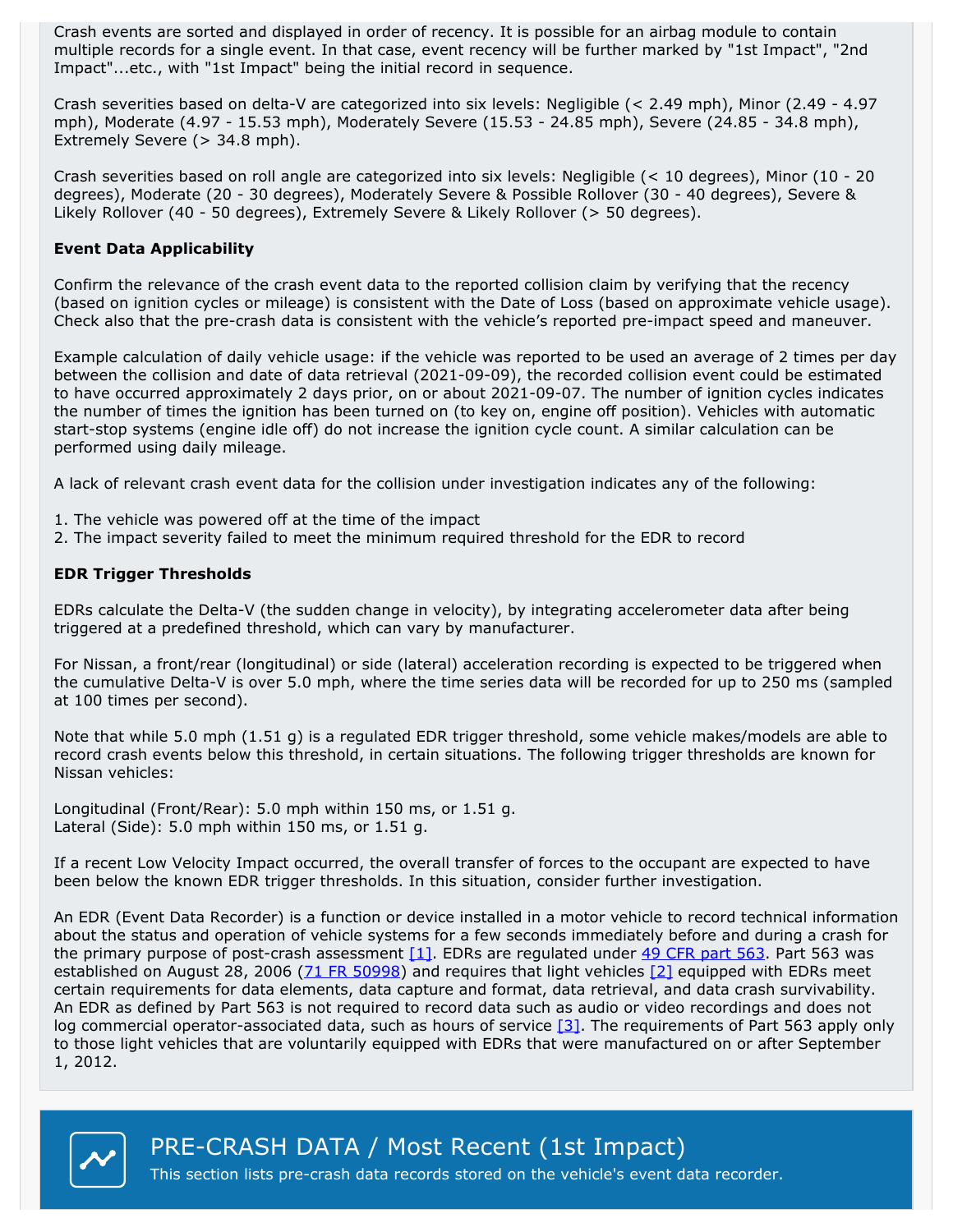|                                    |                                         |                                               | <b>Recorded Vehicle Data</b>       |                                |                               | <b>Derived Data</b>        |                                        |
|------------------------------------|-----------------------------------------|-----------------------------------------------|------------------------------------|--------------------------------|-------------------------------|----------------------------|----------------------------------------|
| <b>Time Before</b><br>Impact (sec) | <b>Vehicle</b><br><b>Speed</b><br>(mph) | <b>Engine</b><br><b>RPM</b><br>(Motor<br>RPM) | <b>Accelerator</b><br>Pedal $(% )$ | <b>Steering</b><br>Angle (deg) | <b>Brake</b><br><b>Status</b> | <b>Deceleration</b><br>(g) | <b>Distance</b><br>to Impact<br>(feet) |
| $-5.00$                            | 68                                      | 1800<br>(1800)                                | 17.0                               | 0.0<br>(Straight)              | Off                           | N/A                        | 376.8                                  |
| $-4.50$                            | 68                                      | 1800<br>(1800)                                | 18.0                               | 0.0<br>(Straight)              | Off                           | 0.0<br>(Light)             | 327.2                                  |
| $-4.00$                            | 68                                      | 1800<br>(1800)                                | 0.0                                | 0.0<br>(Straight)              | Off                           | 0.0<br>(Light)             | 277.5                                  |
| $-3.50$                            | 66                                      | 1900<br>(1800)                                | 0.0                                | 0.0<br>(Straight)              | On                            | $-0.1$<br>(Light)          | 228.3                                  |
| $-3.00$                            | 62                                      | 1700<br>(1600)                                | 0.0                                | 0.0<br>(Straight)              | On                            | $-0.5$<br>(Moderate)       | 181.4                                  |
| $-2.50$                            | 55                                      | 1300<br>(1500)                                | 0.0                                | 0.0<br>(Straight)              | On                            | $-0.6$<br>(Moderate)       | 138.5                                  |
| $-2.00$                            | 49                                      | 1200<br>(1300)                                | 0.0                                | 0.0<br>(Straight)              | On                            | $-0.6$<br>(Moderate)       | 100.2                                  |
| $-1.50$                            | 43                                      | 1200<br>(1300)                                | 0.0                                | 0.0<br>(Straight)              | On                            | $-0.6$<br>(Moderate)       | 66.5                                   |
| $-1.00$                            | 34                                      | 1200<br>(1400)                                | 0.0                                | 0.0<br>(Straight)              | On                            | $-0.8$<br>(Hard)           | 38.3                                   |
| $-0.50$                            | 25                                      | 1300<br>(1300)                                | 0.0                                | 2.5<br>(Straight)              | On                            | $-0.8$<br>(Emergency)      | 16.6                                   |
| 0.00                               | 21                                      | 1200<br>(1400)                                | 0.0                                | 20.0<br>(Left)                 | On                            | $-0.4$<br>(Moderate)       | 0.0                                    |
|                                    |                                         |                                               |                                    |                                |                               |                            |                                        |

 $\left|\boldsymbol{\mathcal{N}}\right|$ 

PRE-CRASH DATA / Most Recent (2nd Impact)

This section lists pre-crash data records stored on the vehicle's event data recorder.

| <b>Recorded Vehicle Data</b>       |                                         |                                               |                                     |                                |                               | <b>Derived Data</b>        |                                        |
|------------------------------------|-----------------------------------------|-----------------------------------------------|-------------------------------------|--------------------------------|-------------------------------|----------------------------|----------------------------------------|
| <b>Time Before</b><br>Impact (sec) | <b>Vehicle</b><br><b>Speed</b><br>(mph) | <b>Engine</b><br><b>RPM</b><br>(Motor<br>RPM) | <b>Accelerator</b><br>Pedal $(\% )$ | <b>Steering</b><br>Angle (deg) | <b>Brake</b><br><b>Status</b> | <b>Deceleration</b><br>(g) | <b>Distance</b><br>to Impact<br>(feet) |
| $-5.00$                            | 68                                      | 1800<br>(1800)                                | 0.0                                 | 0.0<br>(Straight)              | Off                           | N/A                        | 330.8                                  |
| $-4.50$                            | 66                                      | 1900<br>(1800)                                | 0.0                                 | 0.0<br>(Straight)              | On                            | $-0.1$<br>(Light)          | 281.6                                  |
| $-4.00$                            | 62                                      | 1700<br>(1600)                                | 0.0                                 | 0.0<br>(Straight)              | On                            | $-0.5$<br>(Moderate)       | 234.7                                  |
| $-3.50$                            | 55                                      | 1300<br>(1500)                                | 0.0                                 | 0.0<br>(Straight)              | On                            | $-0.6$<br>(Moderate)       | 191.8                                  |
| $-3.00$                            | 49                                      | 1200<br>(1300)                                | 0.0                                 | 0.0<br>(Straight)              | On                            | $-0.6$<br>(Moderate)       | 153.6                                  |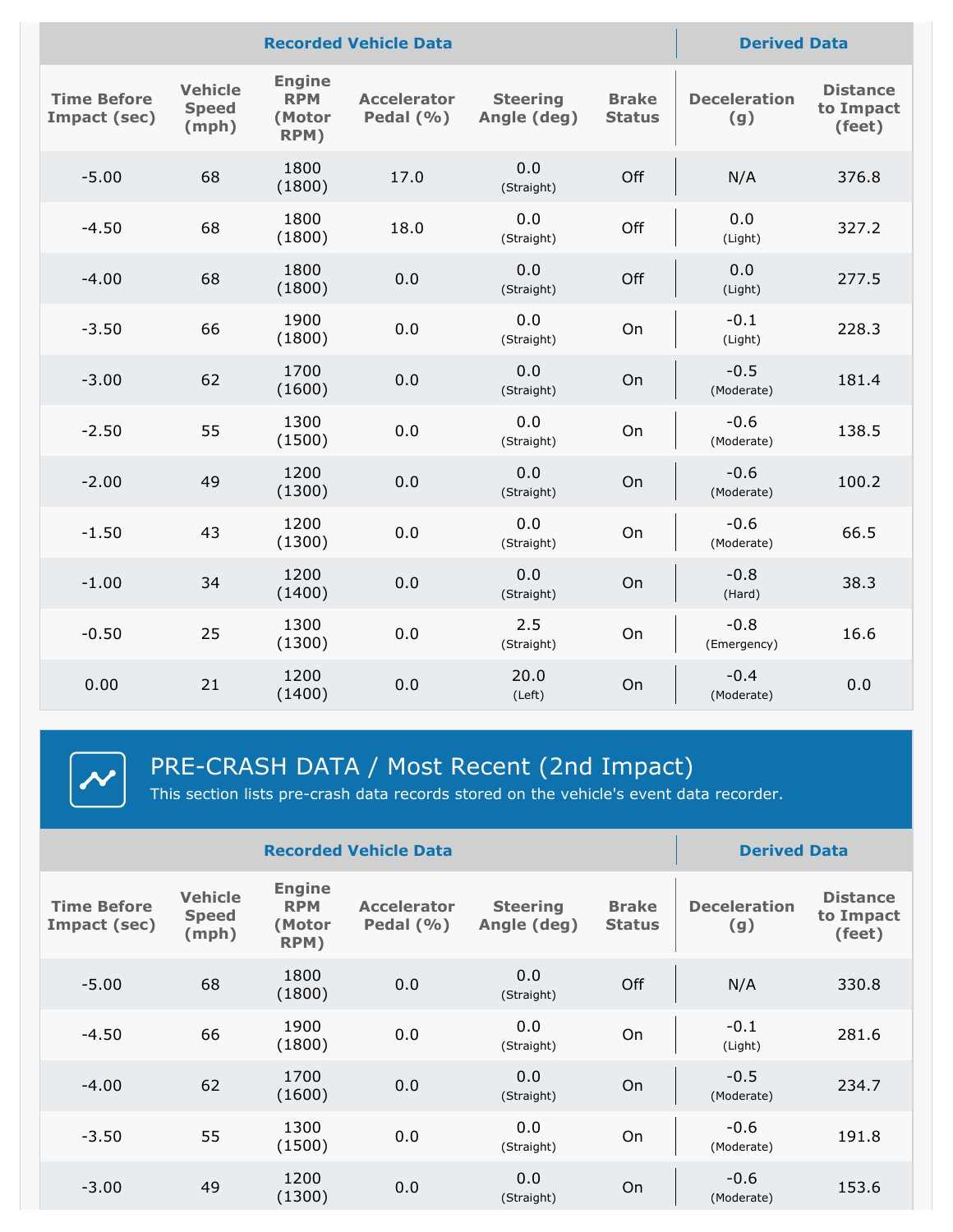| $-2.50$ | 43 | 1200<br>(1300) | 0.0 | 0.0<br>(Straight)  | On  | $-0.6$<br>(Moderate)  | 119.8 |  |
|---------|----|----------------|-----|--------------------|-----|-----------------------|-------|--|
| $-2.00$ | 34 | 1200<br>(1400) | 0.0 | 0.0<br>(Straight)  | On  | $-0.8$<br>(Hard)      | 91.6  |  |
| $-1.50$ | 25 | 1300<br>(1300) | 0.0 | 2.5<br>(Straight)  | On  | $-0.8$<br>(Emergency) | 69.9  |  |
| $-1.00$ | 34 | 1300<br>(2600) | 0.0 | 10.0<br>(Straight) | Off | N/A                   | 48.5  |  |
| $-0.50$ | 33 | 2200<br>(2200) | 0.0 | 45.0<br>(Left)     | Off | $-0.1$<br>(Light)     | 24.2  |  |
| 0.00    | 33 | 2200<br>(2400) | 0.0 | 62.5<br>(Left)     | Off | 0.0<br>(Light)        | 0.0   |  |

**How To Interpret This Information**

Each pre-crash data set contains recorded vehicle operating status 5.0 seconds prior to impact. Accelerator Pedal, Brake Switch Status, and Steering Angle can be used to reconstruct the driver's maneuver leading up to the impact.

Deceleration (in g) is calculated using speed differences between data points. Note that deceleration depends heavily on road conditions. For example, in winter driving conditions, it may only be possible to reach a peak deceleration of 0.2 g.

Distance to Impact is estimated through the use of numerical integration on recorded speed data. The distance is an estimation only and can be inaccurate if the vehicle experienced wheel spin under hard acceleration, or wheel lock under hard braking.

SEAT BELT & AIRBAG STATUS

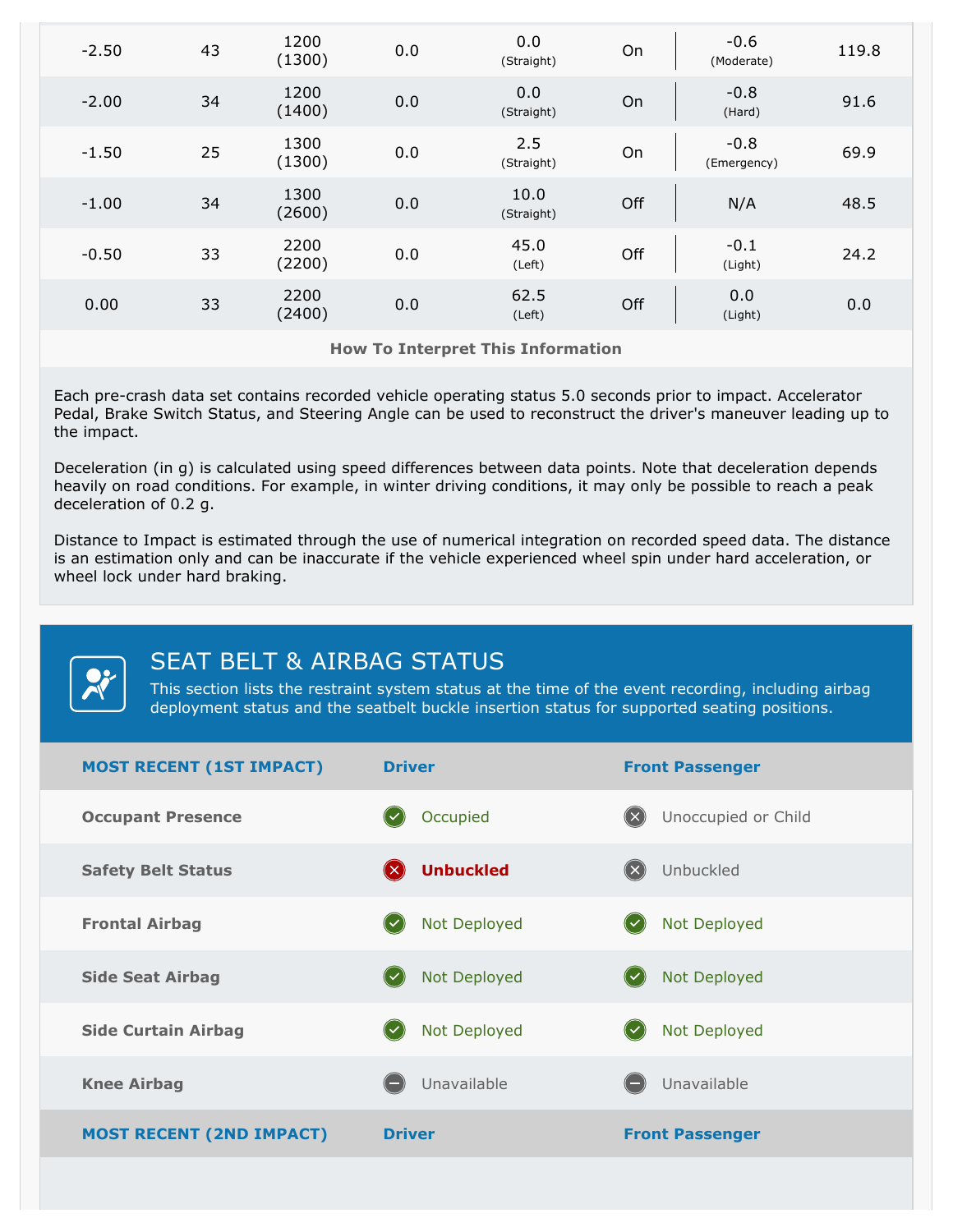

# LOSS INDICATORS

This section lists indicators and/or inconsistencies with reported circumstances.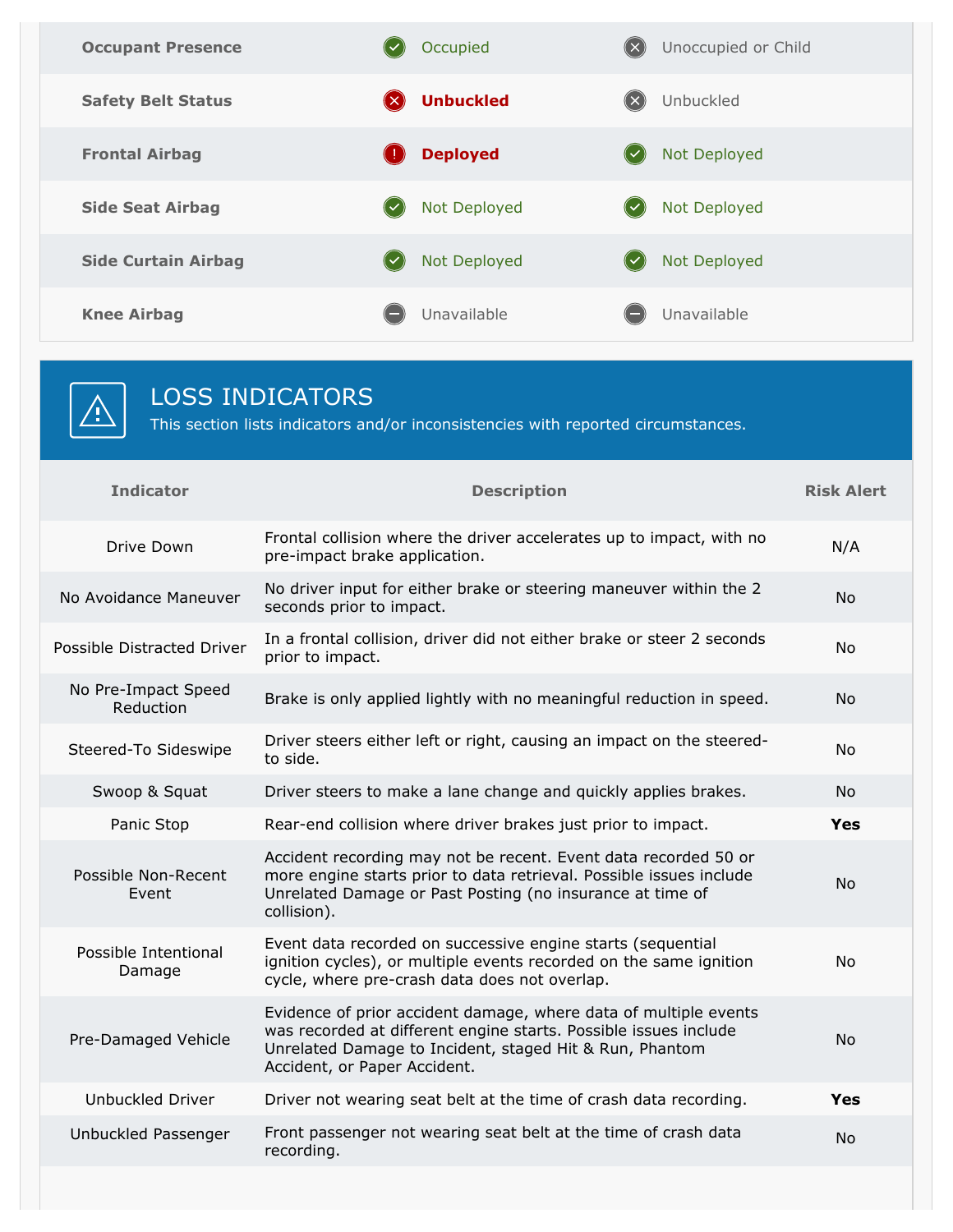| <b>Emissions Test Failure</b> | Vehicle failed emissions inspection due to insufficient sensor data<br>or diagnostic trouble codes (DTCs).                                                                                                                                                          | Yes |
|-------------------------------|---------------------------------------------------------------------------------------------------------------------------------------------------------------------------------------------------------------------------------------------------------------------|-----|
| Odometer Rollback             | Flags tampering through a discrepancy with mileage (odometer<br>reading) for successive crash events. For example, in EDRs that<br>store mileage at the crash event, if the most recent crash event<br>has a lower mileage, this is evidence of odometer tampering. | No  |
|                               |                                                                                                                                                                                                                                                                     |     |

# Reported Circumstances

The flags in this section are generated through cross-referencing provided information (if any).

| <b>Indicator</b>                                | <b>Description</b>                                                                                                                           | <b>Diagnostic and</b><br><b>Predictive Data</b> | <b>Reported Info</b> |
|-------------------------------------------------|----------------------------------------------------------------------------------------------------------------------------------------------|-------------------------------------------------|----------------------|
| Reported Number of<br>Occupants                 | Compares the reported number of<br>occupants to the available seat sensor data.                                                              | $\mathbf{1}$                                    | N/A                  |
| Reported Maximum Pre-<br><b>Impact Speed</b>    | Compares the reported travel speed with<br>the pre-crash data and flags a variance of<br>10 km/h.                                            | 68                                              | N/A                  |
| Reported Impact Speed                           | Compares the reported impact speed with<br>the pre-crash data and flags a variance of<br>10 km/h.                                            | 21                                              | N/A                  |
| Reported Pre-Impact<br><b>Maneuver Variance</b> | Compares the reported pre-impact motion<br>with pre-crash data and impact angle for<br>consistency.                                          | Driving and got rear-<br>ended. Going straight  | N/A                  |
| Reported Appraisal<br>Variance                  | Compares a provided appraisal estimate<br>with the AI estimate and flags an appraisal<br>variance of $+15%$ .                                | 23917                                           | N/A                  |
| Reported Airbag<br>Deployment Variance          | Determines whether airbags were manually<br>removed to exaggerate damage by<br>comparing recorded airbag deployment<br>status.               | Deployed                                        | N/A                  |
| <b>VIN Mismatch</b>                             | Compares the VIN diagnostically retrieved<br>from the vehicle to the the VIN sticker or<br>provided VIN. Requires claim reference<br>number. | 3N1AB7AP1DL<br>******                           | N/A                  |
| Image Integrity                                 | Utilizes algorithms to identify digitally edited<br>or altered parts in provided photographs.                                                | N/A                                             | N/A                  |
| Pre-Accident Vehicle Sale<br>Attempt            | VIN identified in online classifieds within the<br>last 6 months.                                                                            | N/A                                             | N/A                  |

# 1ST PARTY (SCANNED VEHICLE) INJURY RISK



This section predicts occupant injury risk ranging from minor to moderate/serious injury for frontal/side/rear collisions. The injury risk is the statistical incidence, likelihood, and probability of injury as tracked in real-world crash studies using event data recorders. The model uses a regression model of crash severity versus reported injuries as published in scientific studies.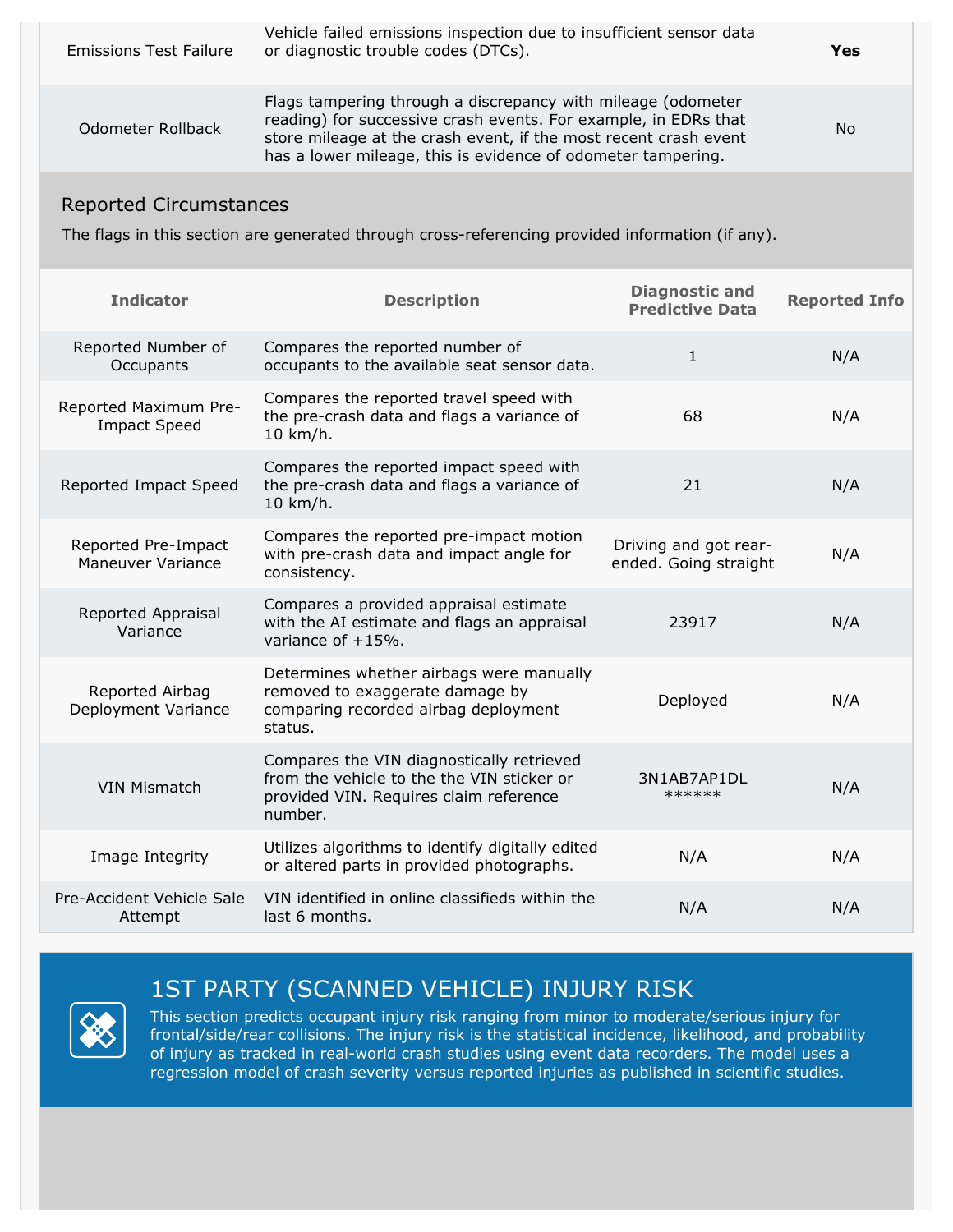### Most Recent Event(s)

If the claim under investigation is related to the most recent detected event, the probability of injury based on the maximum delta-V would be as follows.

Delta-V: 21.13 mph

| <b>Occupant Detail</b>         | <b>Statistical Likelihood of</b> | <b>Statistical Likelihood of</b> | <b>Risk of Serious</b> |
|--------------------------------|----------------------------------|----------------------------------|------------------------|
|                                | <b>Minor Injury Symptoms</b>     | <b>Moderate Injury</b>           | Injury                 |
| Occupants in Frontal<br>Impact | 31% (Possible)                   | 16% (Unlikely)                   | 10% (Unlikely)         |

### Low Velocity Impact

If the claim under investigation is related to a recent Low Velocity Impact, the probabilty of injury would depend on the crash type.

Assumed delta-V: 4.97 mph

| <b>Occupant Detail</b>                                                             | <b>Statistical Likelihood of</b><br><b>Minor Injury Symptoms</b> | <b>Statistical Likelihood of</b><br><b>Moderate Injury</b> | <b>Risk of Serious</b><br>Injury |  |  |  |
|------------------------------------------------------------------------------------|------------------------------------------------------------------|------------------------------------------------------------|----------------------------------|--|--|--|
| Occupants in Frontal<br>Impact                                                     | 17% (Unlikely)                                                   | 3% (Improbable)                                            | 0% (Not Present)                 |  |  |  |
| Rear-ended<br>Occupants                                                            | 34% (Possible)                                                   | 7% (Unlikely)                                              | 0% (Not Present)                 |  |  |  |
| Occupants in Side<br>34% (Possible)<br>7% (Unlikely)<br>0% (Not Present)<br>Impact |                                                                  |                                                            |                                  |  |  |  |
| <b>How To Interpret This Information</b>                                           |                                                                  |                                                            |                                  |  |  |  |

On a balance of probabilities, if the likelihood of injury occurrence is below 50%, it is suggested that an injury is more likely not to have occurred. With a high risk of whiplash or other injury, the claim can be expedited. Early treatment is often effective in providing the best probable outcome for patient recovery.

The injury prediction is based on the actual incidence rate or proportion of injury in tracked studies using data from real-world outcomes. The most important factor in predicting the risk of injury or death in a vehicle crash is the crash severity, which is expressed as the velocity change, or Delta-V, experienced by the vehicle during the crash. The Crash Investigation Sampling System (CISS) is the largest database in the world with over 100,000 cases linking injury outcomes with Delta-Vs, which are obtained from field reconstructions. The effects of occupant age, gender, and belt use on injury and fatality risk have been found substantial.

#### **Low Velocity Impact Studies**

Delta-V (Change in Velocity) has traditionally been used to correlate crash severity with the risk of occupant injury (Augenstein et al., 2003; Bahouth et al., 2004; Sunnevång et al., 2009; Kononen et al., 2011). Injury tolerance and risk for various injury types based on real-world crashes with recorded crash data have been established (Gabauer and Gabler, 2006; Gabauer and Gabler, 2008; Kullgren and Krafft, 2008; Ydenius, 2010).

Large-scale retrospective studies have also examined the relationship between minor severity crashes and the risk of occupant whiplash complaints, including studies in the U.S. (Tencer et al., 2001), Germany (Eis et al.,<br>2005; Hell et al., 2002) and Sweden (Krafft et al., 2005). In the minor severity studies it was found that occupant's reporting symptoms for greater than one month corresponded to an average delta-V of 12.4 +/-2.9 mph and a mean acceleration of  $5.3 + (-0.6 g.$  Occupants that sustain soft tissue symptoms for less than one month, on average, corresponded to a delta-V of  $6.4 +/-1.3$  mph and a mean acceleration of  $3.9 +/-0.5$  g. The mean acceleration was found to be the best predictor for duration of symptoms.

The following studies describe the impact severity when no injury or only short-term consequences occur: Hell and Langwieder (1998) found that most occupants sustained short-term symptoms in impacts where the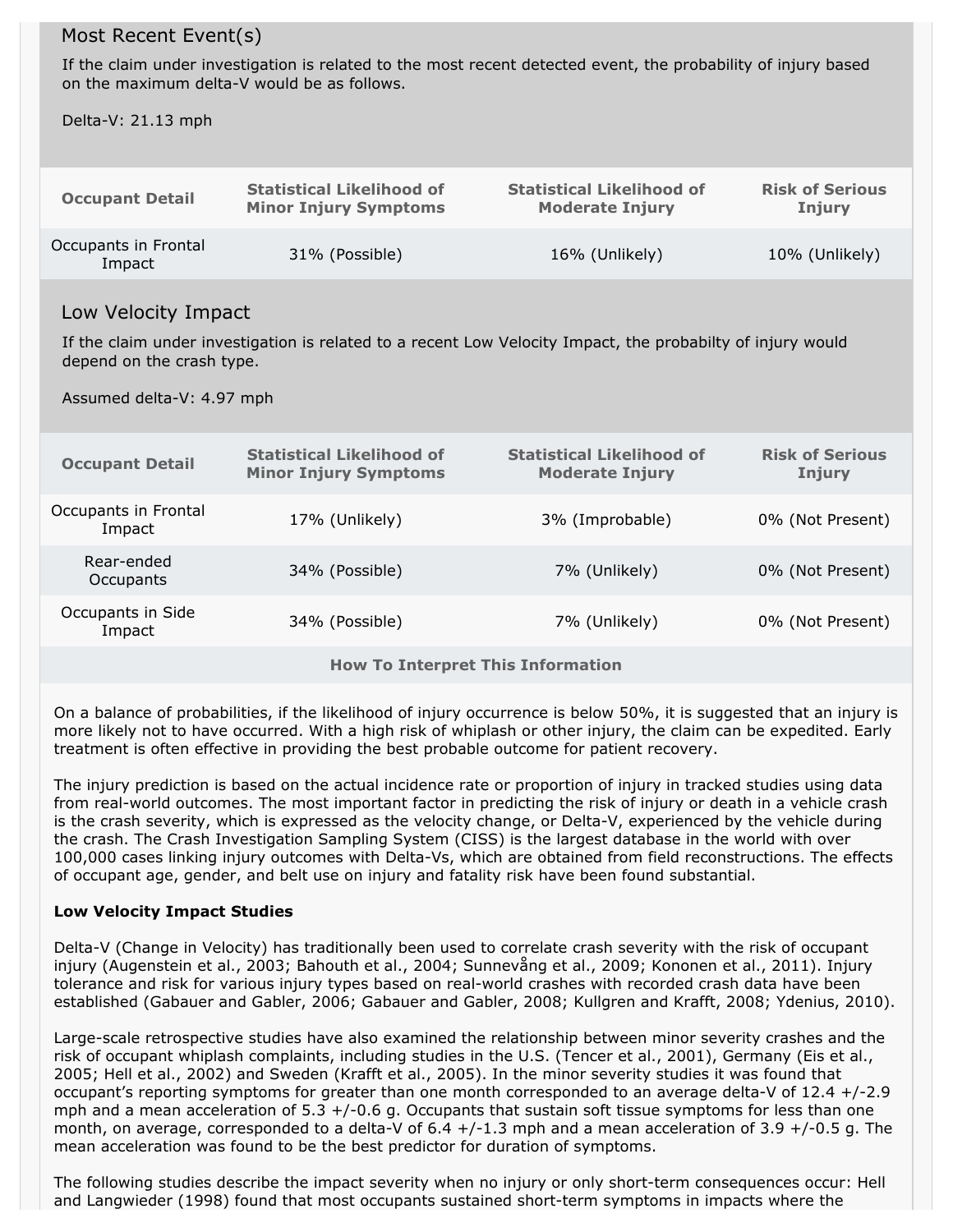change of velocity was 10-15 km/h (6.2-9.3 mph). McConnell et al (1995) performed low-speed rear impacts with seven male volunteers, with velocity changes of up to 10.9 km/h (6.77 mph). None of the volunteers reported whiplash symptoms after a few days. Ono and Kaneoka (1997) and Siegmund et al (1997) found similar results from volunteer tests. In another study with volunteers (Eichberger et al 1996), where the sled impact velocities were 8-11 km/h (4.9-6.8 mph) and the mean deceleration 2.5 g, the volunteers suffered whiplash symptoms for approximately 24 hours.

### **Typical G-forces (Tolerance)**

A hard acceleration or deceleration in a vehicle produces a sustained g-force in the range of 0.6 to 0.8 g. In everyday life, humans experience g-forces stronger than 1 g. The steep ascent of an Airbus A-300 would produce 1.8 g. A sneeze results in about 3 g of acceleration and typical cough produces a momentary force of 3.5 g. A luge athlete may experience forces of 5.2 g. Roller coasters are usually designed not to exceed 3 g but are known to reach 6.3 g. A slap on the back may produce a force of 4 g. Humans typically black out at 6 g, where fighter pilots where special "g-suits" to withstand forces up to 9 g. A car crash with forces of 10 g can break human bones. A belted occupant in a car crash at 30 g could sustain broken ribs when held by the seat belt. Humans can tolerate localized g-forces in the 100s of g's for a split second, such as a slap to the face.<br>Sustained forces above about 10 g can be deadly or lead to permanent injury.

For context, consider the following g-forces:

- 0.75 g Automobile braking
- 0.88 g Flopping into a chair
- 1.48 g Driving up a curb
- 1.80 g Steep Climb in Airbus A300
- 3.00 g Sneeze
- 3.50 g Cough
- 4.00 g Slap on the back
- 4.50 g Titan Roller Coaster (Six Flags Theme Park)
- 5.00 g NASCAR vehicle on turn
- 10.0 g Car crash that can break human bones
- 30.0 g Ribs can be broken by seat belt
- 50.0 g Death or serious injury

For safety, police demonstrate the beneficial use of a seatbelt. The videos below show the occupant kinematics experienced in a casual 5.0 - 7.0 mph collision: [Video](https://www.youtube.com/watch?v=4vf1_-tQwBE&t=34) 1, Video 2.

# 3RD PARTY (OTHER VEHICLE) INJURY RISK



This section provides a lead indicator for relative 3rd party (other vehicle) injury risk based on accident reconstruction principles including conservation of momentum and relative vehicle mass (Delta V2 (Change in velocity) = Delta V1  $*$  M1 / M2). The calculation does not require the vehicles reach a common post-impact velocity. Calculated injury risk applies only to the occupants in another passenger vehicle or light truck as shown and not to any struck pedestrian or cyclist (bicycle or motorcycle).

# MOST RECENT EVENT(S)

If the claim under investigation is related to the most recent detected event, the probabilty of injury would be as follows and would depend on the other vehicle's weight and the crash type.

### If the other vehicle is a Compact Car:

Example: Honda Civic, Hyundai Elantra Assumed vehicle weight: 3190 lb. Assumed delta-V: 18.80 mph

**Occupant Detail Statistical Likelihood of Minor Injury Symptoms** **Statistical Likelihood of Moderate Injury**

**Risk of Serious Injury**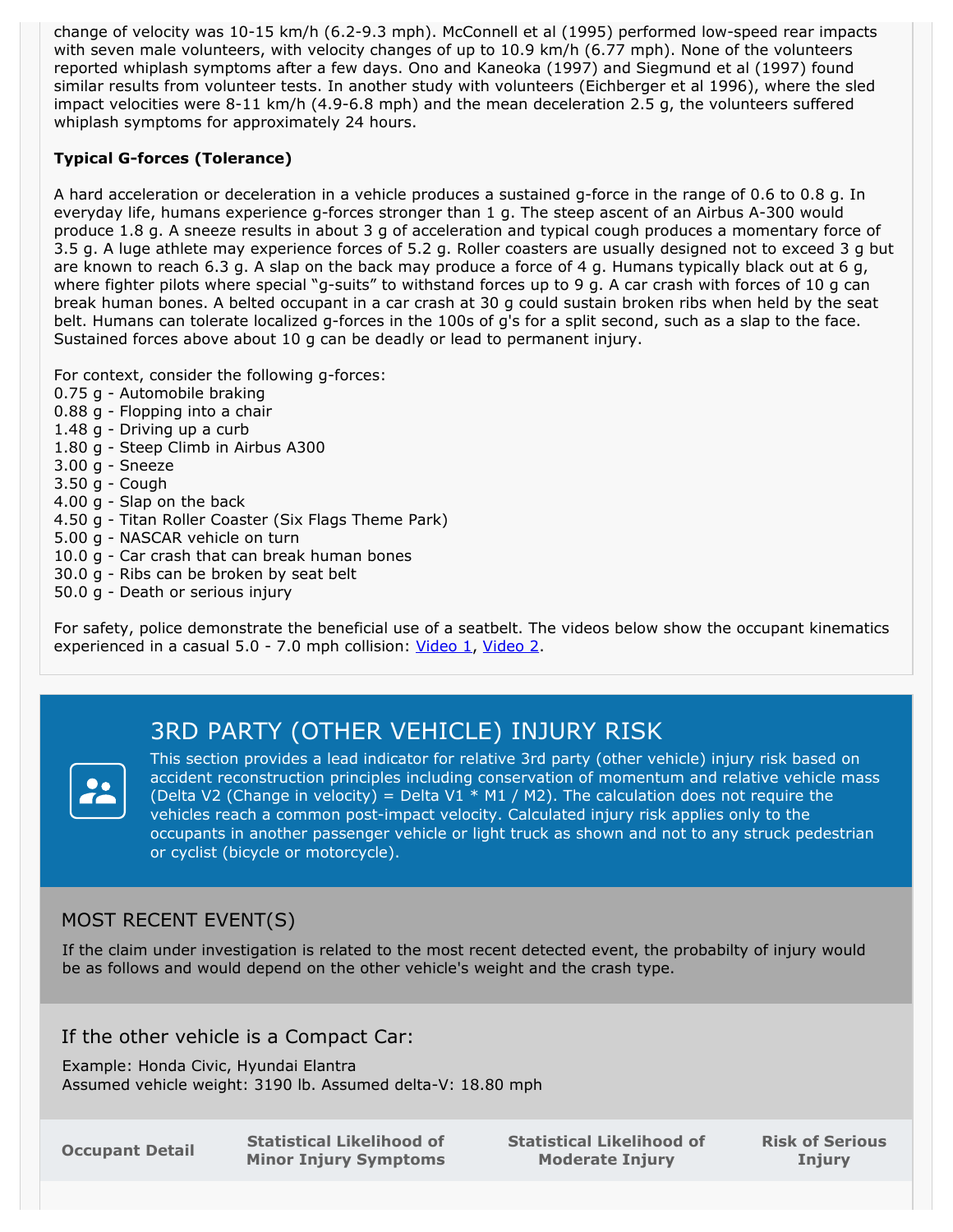| Occupants in Frontal<br>Impact                                                                                                               | 35% (Possible)                                                                                                                                            | 17% (Unlikely)                                             | 6% (Unlikely)                           |  |  |  |  |  |
|----------------------------------------------------------------------------------------------------------------------------------------------|-----------------------------------------------------------------------------------------------------------------------------------------------------------|------------------------------------------------------------|-----------------------------------------|--|--|--|--|--|
| Rear-ended<br>Occupants                                                                                                                      | 100% (Almost Certain)                                                                                                                                     | 100% (Almost Certain)                                      | 6% (Unlikely)                           |  |  |  |  |  |
| Occupants in Side<br>Impact                                                                                                                  | 100% (Almost Certain)                                                                                                                                     | 100% (Almost Certain)                                      | 6% (Unlikely)                           |  |  |  |  |  |
|                                                                                                                                              | If the other vehicle is a Midsize Car:                                                                                                                    |                                                            |                                         |  |  |  |  |  |
|                                                                                                                                              | Example: Toyota Camry, Volkswagen Passat<br>Assumed vehicle weight: 3630 lb. Assumed delta-V: 16.52 mph                                                   |                                                            |                                         |  |  |  |  |  |
| <b>Occupant Detail</b>                                                                                                                       | <b>Statistical Likelihood of</b><br><b>Minor Injury Symptoms</b>                                                                                          | <b>Statistical Likelihood of</b><br><b>Moderate Injury</b> | <b>Risk of Serious</b><br><b>Injury</b> |  |  |  |  |  |
| Occupants in Frontal<br>Impact                                                                                                               | 37% (Possible)                                                                                                                                            | 19% (Unlikely)                                             | 3% (Improbable)                         |  |  |  |  |  |
| Rear-ended<br>Occupants                                                                                                                      | 95% (Almost Certain)                                                                                                                                      | 80% (Very Likely)                                          | 3% (Improbable)                         |  |  |  |  |  |
| Occupants in Side<br>Impact                                                                                                                  | 95% (Almost Certain)                                                                                                                                      | 80% (Very Likely)                                          | 3% (Improbable)                         |  |  |  |  |  |
|                                                                                                                                              | If the other vehicle is a Van/SUV/Light Truck:<br>Example: Dodge Grand Caravan, Ford F-150<br>Assumed vehicle weight: 5170 lb. Assumed delta-V: 11.60 mph |                                                            |                                         |  |  |  |  |  |
| <b>Occupant Detail</b>                                                                                                                       | <b>Statistical Likelihood of</b><br><b>Minor Injury Symptoms</b>                                                                                          | <b>Statistical Likelihood of</b><br><b>Moderate Injury</b> | <b>Risk of Serious</b><br><b>Injury</b> |  |  |  |  |  |
| Occupants in Frontal<br>Impact                                                                                                               | 28% (Possible)                                                                                                                                            | 13% (Unlikely)                                             | 1% (Improbable)                         |  |  |  |  |  |
| Rear-ended<br>Occupants                                                                                                                      | 54% (Likely)                                                                                                                                              | 21% (Possible)                                             | 1% (Improbable)                         |  |  |  |  |  |
| Occupants in Side<br>Impact                                                                                                                  | 54% (Likely)                                                                                                                                              | 21% (Possible)                                             | 1% (Improbable)                         |  |  |  |  |  |
| If the other vehicle is a Full Size Truck/SUV:<br>Example: RAM 2500, GMC Yukon<br>Assumed vehicle weight: 6050 lb. Assumed delta-V: 9.91 mph |                                                                                                                                                           |                                                            |                                         |  |  |  |  |  |
| <b>Occupant Detail</b>                                                                                                                       | <b>Statistical Likelihood of</b><br><b>Minor Injury Symptoms</b>                                                                                          | <b>Statistical Likelihood of</b><br><b>Moderate Injury</b> | <b>Risk of Serious</b><br>Injury        |  |  |  |  |  |
| Occupants in Frontal<br>Impact                                                                                                               | 25% (Possible)                                                                                                                                            | 10% (Unlikely)                                             | 1% (Improbable)                         |  |  |  |  |  |
| Rear-ended<br>Occupants                                                                                                                      | 51% (Likely)                                                                                                                                              | 16% (Unlikely)                                             | 1% (Improbable)                         |  |  |  |  |  |
| Occupants in Side<br>Impact                                                                                                                  | 51% (Likely)                                                                                                                                              | 16% (Unlikely)                                             | 1% (Improbable)                         |  |  |  |  |  |
|                                                                                                                                              |                                                                                                                                                           |                                                            |                                         |  |  |  |  |  |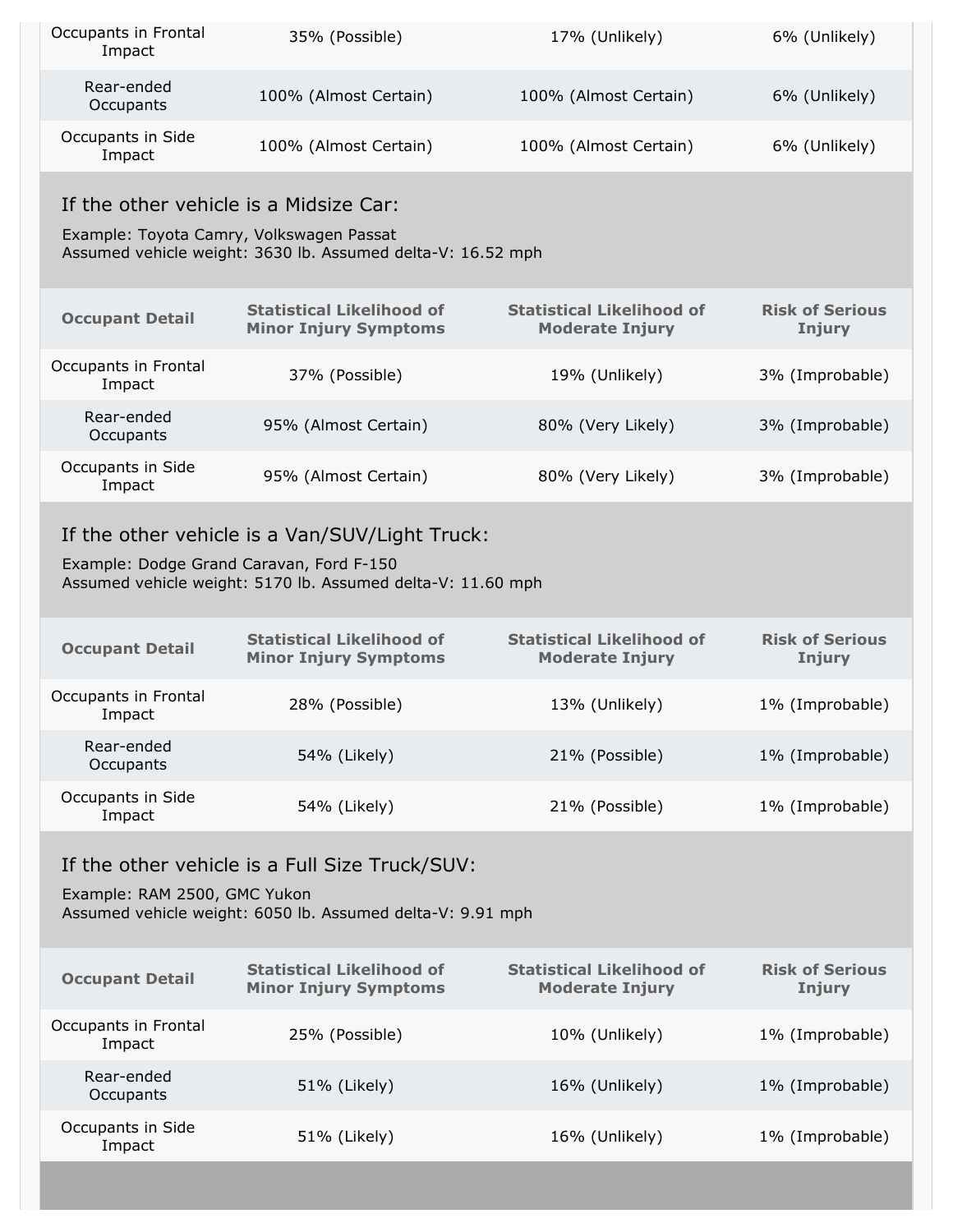# LOW VELOCITY IMPACT

If the claim under investigation is related to a recent Low Velocity Impact, the probabilty of injury would be as follows and would depend on the other vehicle's weight and the crash type.

# If the other vehicle is a Compact Car:

Example: Honda Civic, Hyundai Elantra Assumed vehicle weight: 3190 lb. Assumed delta-V: 4.42 mph

| <b>Occupant Detail</b>                                                                                                                                   | <b>Statistical Likelihood of</b><br><b>Minor Injury Symptoms</b> | <b>Statistical Likelihood of</b><br><b>Moderate Injury</b> | <b>Risk of Serious</b><br><b>Injury</b> |  |  |  |
|----------------------------------------------------------------------------------------------------------------------------------------------------------|------------------------------------------------------------------|------------------------------------------------------------|-----------------------------------------|--|--|--|
| Occupants in Frontal<br>Impact                                                                                                                           | 15% (Unlikely)                                                   | 3% (Improbable)                                            | 0% (Not Present)                        |  |  |  |
| Rear-ended<br>Occupants                                                                                                                                  | 30% (Possible)                                                   | 6% (Unlikely)                                              | 0% (Not Present)                        |  |  |  |
| Occupants in Side<br>Impact                                                                                                                              | 30% (Possible)                                                   | 6% (Unlikely)                                              | 0% (Not Present)                        |  |  |  |
| If the other vehicle is a Midsize Car:<br>Example: Toyota Camry, Volkswagen Passat<br>Assumed vehicle weight: 3630 lb. Assumed delta-V: 3.89 mph         |                                                                  |                                                            |                                         |  |  |  |
| <b>Occupant Detail</b>                                                                                                                                   | <b>Statistical Likelihood of</b><br><b>Minor Injury Symptoms</b> | <b>Statistical Likelihood of</b><br><b>Moderate Injury</b> | <b>Risk of Serious</b><br><b>Injury</b> |  |  |  |
| Occupants in Frontal<br>Impact                                                                                                                           | 13% (Unlikely)                                                   | 2% (Improbable)                                            | 0% (Not Present)                        |  |  |  |
| Rear-ended<br>Occupants                                                                                                                                  | 24% (Possible)                                                   | 5% (Improbable)                                            | 0% (Not Present)                        |  |  |  |
| Occupants in Side<br>Impact                                                                                                                              | 24% (Possible)                                                   | 5% (Improbable)                                            | 0% (Not Present)                        |  |  |  |
| If the other vehicle is a Van/SUV/Light Truck:<br>Example: Dodge Grand Caravan, Ford F-150<br>Assumed vehicle weight: 5170 lb. Assumed delta-V: 2.73 mph |                                                                  |                                                            |                                         |  |  |  |
| <b>Occupant Detail</b>                                                                                                                                   | <b>Statistical Likelihood of</b><br><b>Minor Injury Symptoms</b> | <b>Statistical Likelihood of</b><br><b>Moderate Injury</b> | <b>Risk of Serious</b><br><b>Injury</b> |  |  |  |
| Occupants in Frontal<br>Impact                                                                                                                           | 10% (Unlikely)                                                   | 0% (Not Present)                                           | 0% (Not Present)                        |  |  |  |
| Rear-ended<br>Occupants                                                                                                                                  | 15% (Unlikely)                                                   | 2% (Improbable)                                            | 0% (Not Present)                        |  |  |  |
| Occupants in Side<br>Impact                                                                                                                              | 15% (Unlikely)                                                   | 2% (Improbable)                                            | 0% (Not Present)                        |  |  |  |
|                                                                                                                                                          |                                                                  |                                                            |                                         |  |  |  |

# If the other vehicle is a Full Size Truck/SUV:

Example: RAM 2500, GMC Yukon Assumed vehicle weight: 6050 lb. Assumed delta-V: 2.33 mph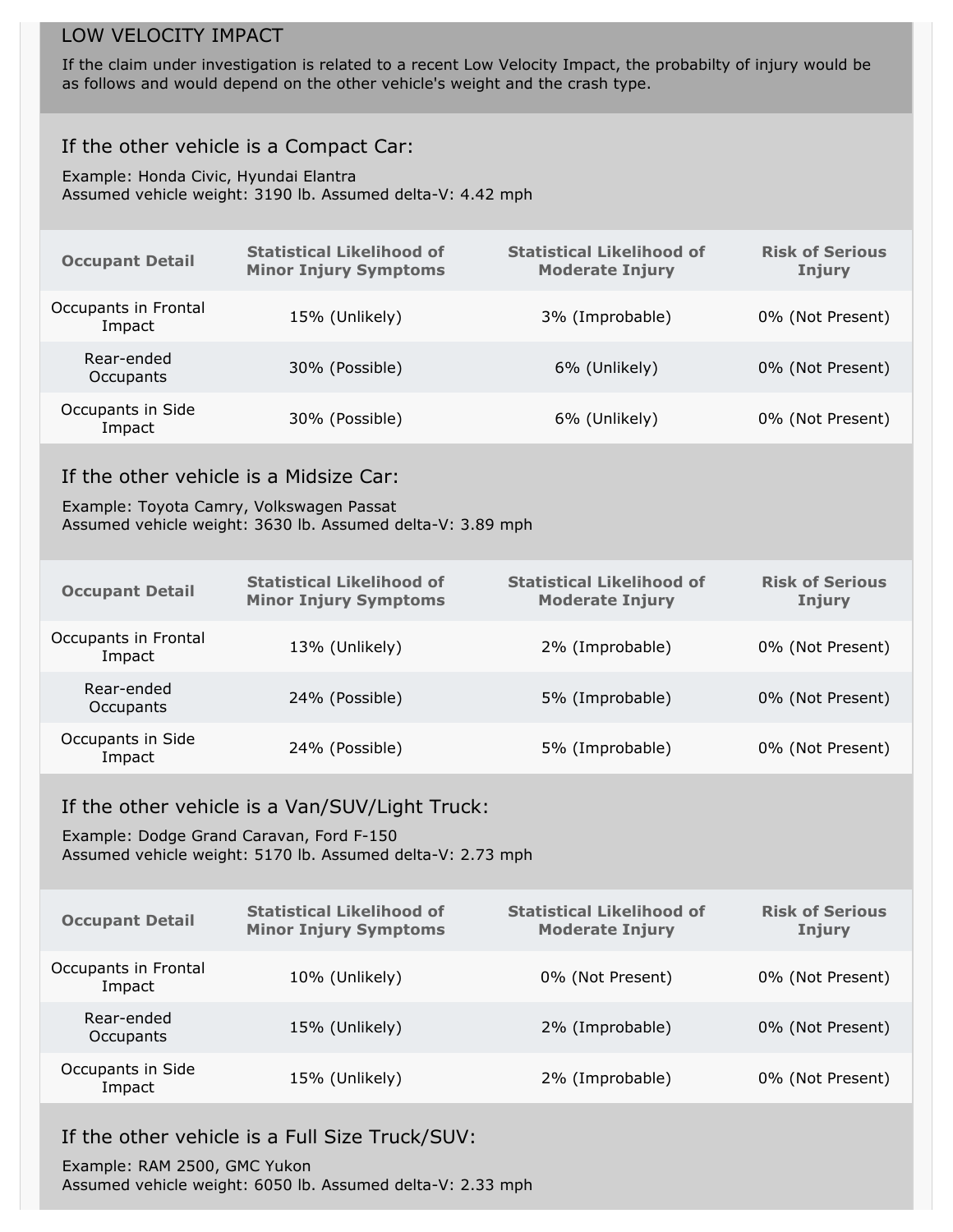| <b>Occupant Detail</b>         | <b>Statistical Likelihood of</b><br><b>Minor Injury Symptoms</b> | <b>Statistical Likelihood of</b><br><b>Moderate Injury</b> | <b>Risk of Serious</b><br>Injury |
|--------------------------------|------------------------------------------------------------------|------------------------------------------------------------|----------------------------------|
| Occupants in Frontal<br>Impact | 5% (Improbable)                                                  | 0% (Not Present)                                           | 0% (Not Present)                 |
| Rear-ended<br>Occupants        | 9% (Unlikely)                                                    | 0% (Not Present)                                           | 0% (Not Present)                 |
| Occupants in Side<br>Impact    | 9% (Unlikely)                                                    | 0% (Not Present)                                           | 0% (Not Present)                 |



# POTENTIAL RECALLS / SAFETY / DIAGNOSTIC SCAN DATA

This section lists any potential outstanding recalls, known safety ratings & issues, retrieved DTCs (Diagnostic Trouble Codes), and respective Freeze Frame impact data, if any.

# Potential Safety Recalls

Vehicle safety recall information is received from the National Highway Traffic Safety Administration (NHTSA) and includes all known recalls associated with this particular vehicle model. Any listed recalls are potential recalls which can be verified as outstanding or not by providing the VIN to a local dealer's service department.

**Recall Date:** 2016-04-26

**Recall Number:** 16V242000

**Affected System:** Air Bags → Sensor → Occupant Classification

**Description:** Nissan North America, Inc. (Nissan) is recalling certain model year 2013-2016 Sentra vehicles manufactured June 4, 2012, to April 9, 2016. The front passenger seat belt bracket may become deformed if it is used to secure a Child Restraint System (CRS). The deformed seat bracket may cause the Occupant Classification System (OCS) to incorrectly classify the installed CRS, resulting in the front passenger air bag to No. be turned off as designed when a CRS is in the seat.

**Correction:** Nissan will notify owners, and dealers will reinforce the seat belt bracket as wellas reprogram the Air Bag Control Unit (ACU) and OCS Electronic Control Unit (ECU), free of charge. The recall began on June 13, 2016. Owners are warned No. to install a CRS in the front seat. Owners may contact Nissan customer service at 1-800-867-7669.

**Note:** Owners may also contact the National Highway Traffic Safety Administration Vehicle Safety Hotline at 1-888-327-4236 (TTY 1-800-424-9153), or go to www.safercar.gov.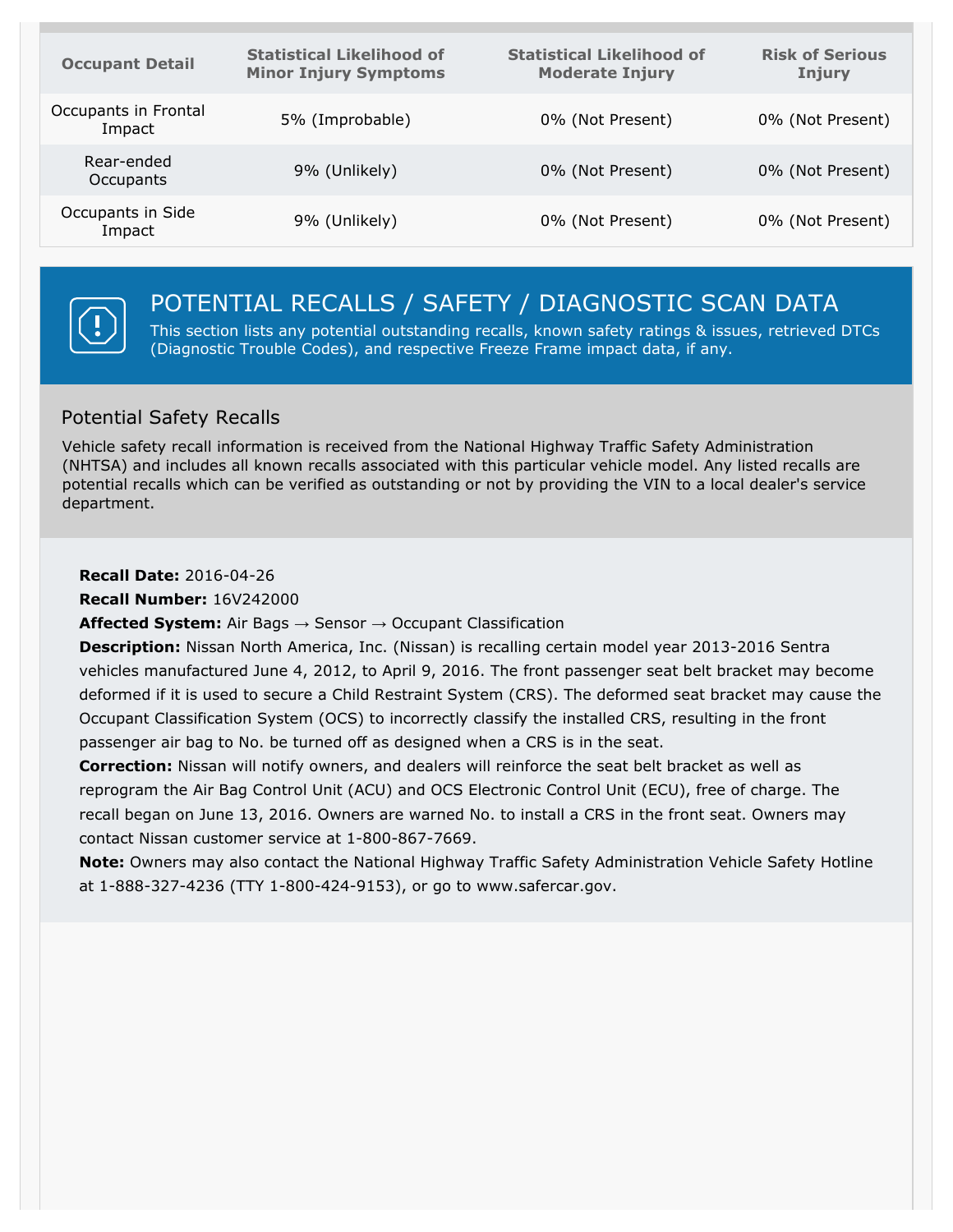# **Recall Date:** 2015-10-20

**Recall Number:** 15V681000

**Affected System:** Air Bags → Frontal

**Description:** Nissan North America, Inc. (Nissan) is recalling certain model year 2013-2015 Altima and Pathfinder vehicles, 2013-2014 Nissan Sentra vehicles, 2013 Infiniti JX35 vehicles, 2014-2015 Infiniti QX60 vehicles and 2014 Infiniti QX60 Hybrid vehicles. The affected vehicles received an incorrect occupant classification system (OCS) control unit during a repair. These OCS control units may incorrectly classify the front passenger seat as empty, when it is occupied by an adult.

**Correction:** Nissan will notify owners, and dealers will update the OCS software, free of charge. The recall began on November 30, 2015. Owners may contact Nissan at 1-800-647-7261.

**Note:** Owners may also contact the National Highway Traffic Safety Administration Vehicle Safety Hotline at 1-888-327-4236 (TTY 1-800-424-9153), or go to www.safercar.gov.

#### **Recall Date:** 2014-03-25

**Recall Number:** 14V138000

#### **Affected System:** Electrical System → Software

**Description:** Nissan North America, Inc. (Nissan) is recalling certain model year 2013-2014 Altima, LEAF, Pathfinder, and Sentra, model year 2013 NV200 (aka Taxi) and Infiniti JX35 and model year 2014 Infiniti Q50 and QX60 vehicles. In the affected vehicles, the occupant classification system (OCS) software may incorrectly classify the passenger seat as empty, when it is occupied by an adult.

**Correction:** Nissan will notify owners, and dealers will update the OCS software, free of charge. The recall began on April 14, 2014. Owners may contact Nissan at 1-800-647-7261.

**Note:** Owners may also contact the National Highway Traffic Safety Administration Vehicle Safety Hotline at 1-888-327-4236 (TTY 1-800-424-9153), or go to www.safercar.gov.

**Recall Date:** 2016-04-26

#### **Recall Number:** 16V244000

**Affected System:** Air Bags → Sensor → Occupant Classification

**Description:** Nissan North America, Inc. (Nissan) is recalling certain model year 2016-2017 Nissan Maxima, 2013-2016 Nissan Altima, NV200, LEAF, Sentra, and Pathfinder, 2014-2016 Nissan NV200 Taxi, Infiniti QX60, QX60 Hybrid, and Q50 Hybrid, 2014-2017 Nissan Rogue and Infiniti Q50, 2015-2016 Nissan Murano, Murano Hybrid, and Chevrolet City Express, 2014-2015 Nissan Pathfinder Hybrid, and 2013 Infiniti JX35 vehicles. In these vehicles, the front seat passenger Occupant Classification System (OCS) may incorrectly classify an adult passenger as a child or classify the seat as empty despite it being occupied. As a result, the passenger frontal air bag may be turned off and No. deploy in the event of a crash.

**Correction:** Nissan will notify their owners. Chevrolet City Express owners will be notified by General Motors. Dealers will reprogram the Air Bag Control Unit (ACU) and OCS Electronic Control Unit (ECU) in Altima, Maxima, Murano, Rogue, and Sentra vehicles, and replace the OCS ECU in LEAF, NV200, NV200 Taxi, Pathfinder, Infiniti Q50, JX35, and QX60 and Chevrolet City Express vehicles, free of charge. Interim notices were sent to owners on May 31, 2016. Owners will receive a second notice when remedy parts become available. Owners may contact Nissan customer service at 1-800-867-7669, Infiniti customer service at 1-888-833-3216 or Chevrolet customer service at 1-800-222-1020.

**Note:** Owners may also contact the National Highway Traffic Safety Administration Vehicle Safety Hotline at 1-888-327-4236 (TTY 1-800-424-9153), or go to www.safercar.gov.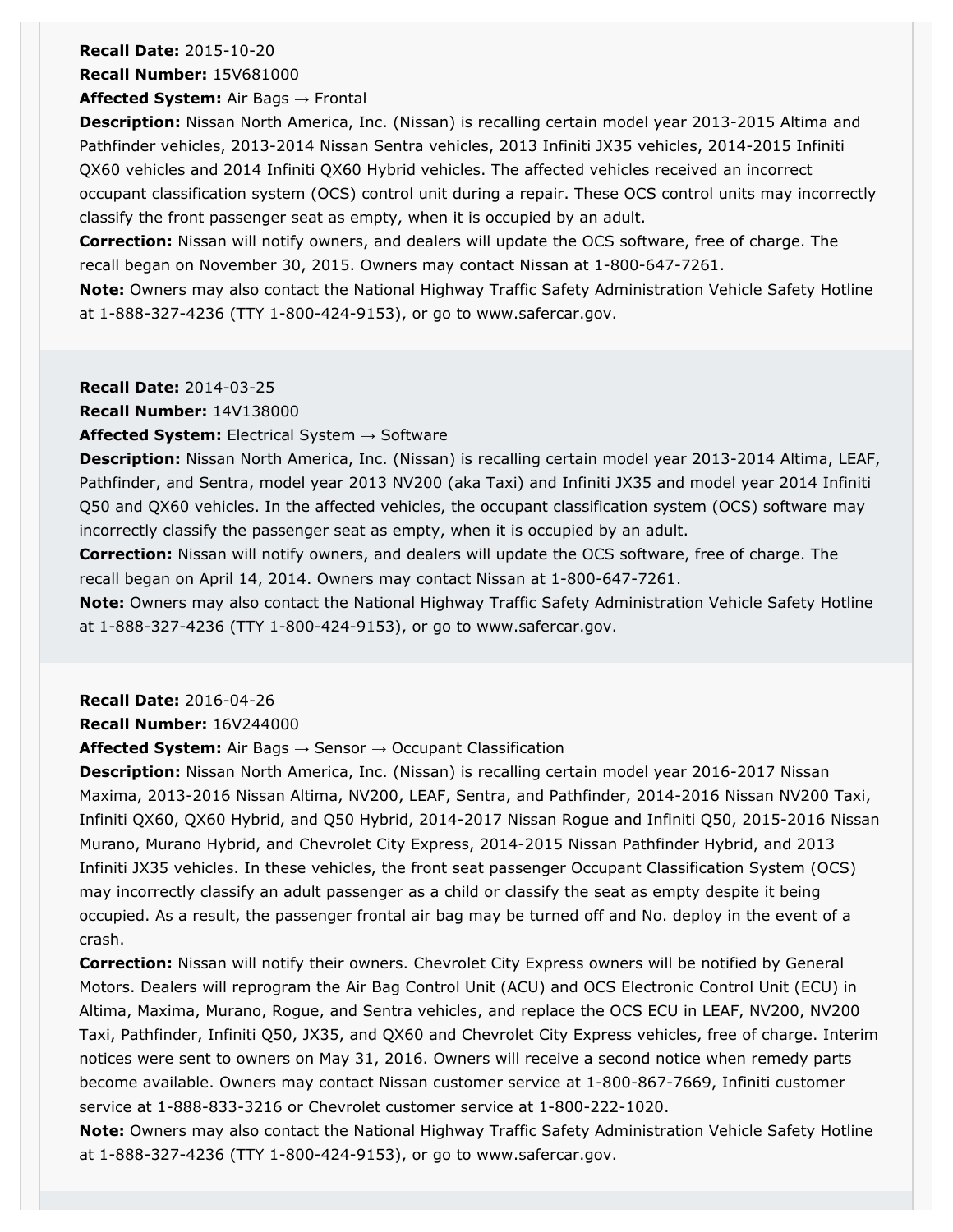# **Recall Date:** 2013-03-01

**Recall Number:** 13V069000

#### **Affected System:** Air Bags

**Description:** Nissan is recalling certain model year 2013 Altima, LEAF, Pathfinder, Sentra, and Infiniti JX35 vehicles. Sensors within the passenger Occupant Detection System (ODS) may have been manufactured out of specification. This may cause the system to malfunction and permanently suppress the passenger airbag.

**Correction:** Nissan will notify owners, and dealers will inspect the ODS sensors and replace them as neccessary, free of charge. The recall began on May 6, 2013. Owners may contact Nissan Customer Service at 1-800-647-7261.

**Note:** Owners may also contact the National Highway Traffic Safety Administration Vehicle Safety Hotline at 1-888-327-4236 (TTY 1-800-424-9153), or go to www.safercar.gov.

**Recall Date:** 2013-03-01

**Recall Number:** 13V068000

**Affected System:** Fuel System, Gasoline → Storage → Tank Assembly

**Description:** Nissan is recalling certain model year 2013 Sentra vehicles manufactured from September 11, 2012, through October 4, 2012. Some fuel tank assemblies were No. properly sealed during the manufacturing process. As a result, a small amount of gasoline may leak from the tank when it is full. **Correction:** Nissan will notify owners, and dealers will replace the fuel tanks as necessary, free of charge. The recall began on April 1, 2013. Owners may contact Nissan Customer Service at 1-800-647-7261. **Note:** Owners may also contact the National Highway Traffic Safety Administration Vehicle Safety Hotline at 1-888-327-4236 (TTY 1-800-424-9153), or go to www.safercar.gov.

# IIHS Crashworthiness / Safety Ratings

Insurance Institute for Highway Safety (IIHS) in the US publishes vehicle safety ratings based on actual crash tests. In each category, the possible ratings are: Good, Acceptable, Marginal, and Poor. Further vehicle research on safety ratings and features, reviews, tips and more can be found here: [www.iihs.org/iihs/ratings.](https://www.iihs.org/iihs/ratings)



# Diagnostic Trouble Codes (DTCs)

Diagnostic Trouble Codes (DTCs) are set by a control module when it detects faults in its system through self-diagnostics. The following section lists DTCs retrieved from various control modules of the vehicle.

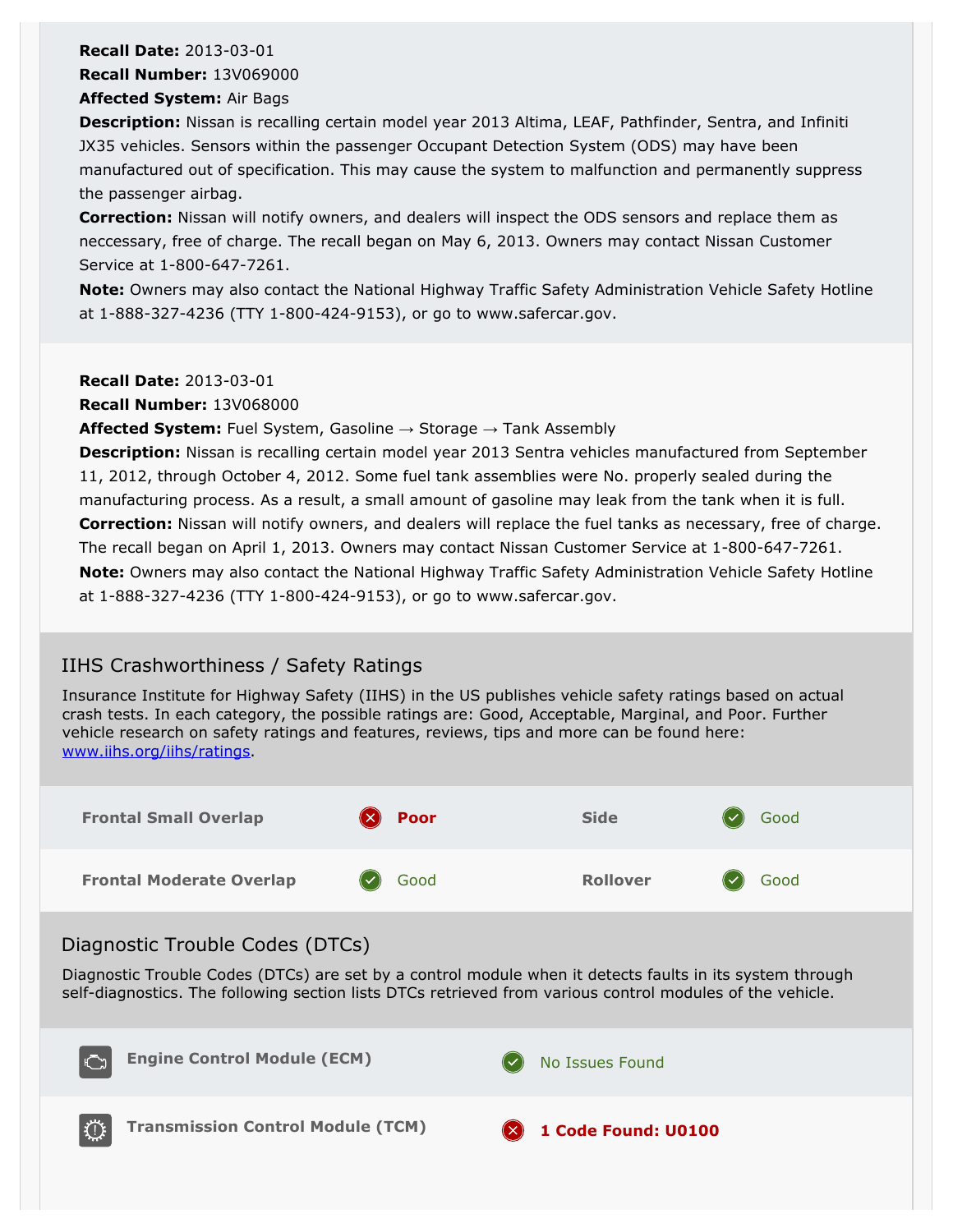# Freeze Frame Data

Freeze Frame Data refers to a snapshot taken by a control module when it detects a fault in its system. The snapshot consists of measured values from various sensors and can be useful in determining the root cause of the fault. Note that not all vehicles support the items listed below and thus some values may be inaccurate.

| <b>Error Code</b> | <b>Engine RPM</b> | <b>Vehicle Speed</b> | <b>Throttle Position</b> | <b>Distance Travelled</b> |
|-------------------|-------------------|----------------------|--------------------------|---------------------------|
| J0100             | 1275              | 22 mph               | 5 %                      | N/A                       |





# EXPOSURE / AUTO PHYSICAL DAMAGES

This section provides predictive loss and repair estimate/cost information. AI inputs: Trusted Repair Estimates, Max Delta-V, Impact Angle, Vehicle Model/Specs (weight, stiffness), Airbag Deployment status, DTCs, Damage Area/Level/Photographs (if any).

| <b>Repair Estimate (AI</b><br><b>Prediction</b> ) | Salvage Value (80% of<br><b>Market Value)</b> | <b>Prediction: Total Loss /</b><br><b>Repairable</b> | <b>Value Certainty</b> |  |
|---------------------------------------------------|-----------------------------------------------|------------------------------------------------------|------------------------|--|
| USD \$23,917.72                                   | USD \$6,778.78                                | Likely Total Loss                                    | 94%                    |  |

**How To Interpret This Information**

The vehicle is predicted to be a Total Loss. The algorithmic repair estimate exceeds the estimated salvage (as damaged) value of the vehicle. The algorithmic repair estimate for this prediction considered "total repair estimates" from similar vehicles, with similar recorded impact configuration and severity. Photographs of the damaged vehicle were not used to generate the prediction.

The repair estimate does not replace a physical damage appraisal. Collision Sciences is working with strategic partners to develop an advanced repair cost prediction algorithm using a combination of photo-based estimating, diagnostically detected impact configuration and severity, and diagnostic issues requiring repair.<br>The repair estimate may currently be used to predict a total loss or repairable condition, identify potentially exaggerated repair estimates and provides a contextual frame of reference for claim severity.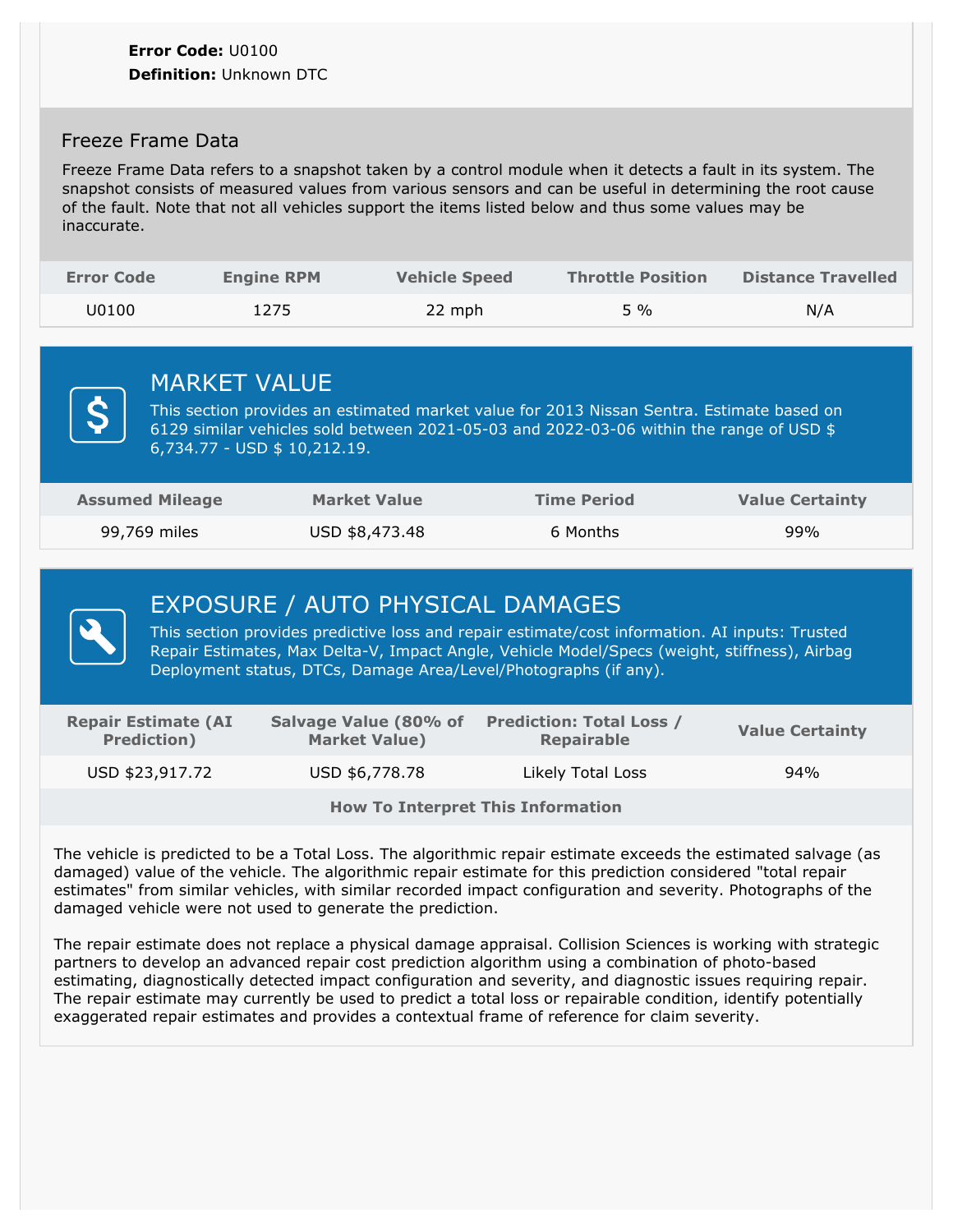# VIN HISTORY

The information used to compile this vehicle history section is aggregated from various government agencies, non-profit organizations, and industry sources. Access to the National Motor Vehicle Title Information System (NMVTIS) is facilitated through VinAudit Inc., an Approved NMVTIS Data Provider.

# Title Records

This section lists title records associated with this VIN.

| <b>Date</b> | <b>State of Title</b> | <b>Type</b> | <b>Mileage</b> |
|-------------|-----------------------|-------------|----------------|
| 2016-03-10  | Arizona               | Current     | 24,312 miles   |
| 2013-01-28  | New York              | Historical  | 11 miles       |

### Junk / Salvage / Insurance Records

This section lists junk, salvage, and insurance records associated with this VIN.

No records were found for this vehicle.

### Theft Records

This section lists active theft and theft recovery records associated with this VIN.

No records were found for this vehicle.

### Title Checks

This section lists checks for potential problems related to the title of this VIN.

No records were found for this vehicle.

### Accident Records

This section lists prior accident records related to this VIN.

No records were found for this vehicle.

### Sales Records

This section lists prior sales records related to this VIN.

No records were found for this vehicle.

**How To Interpret This Information**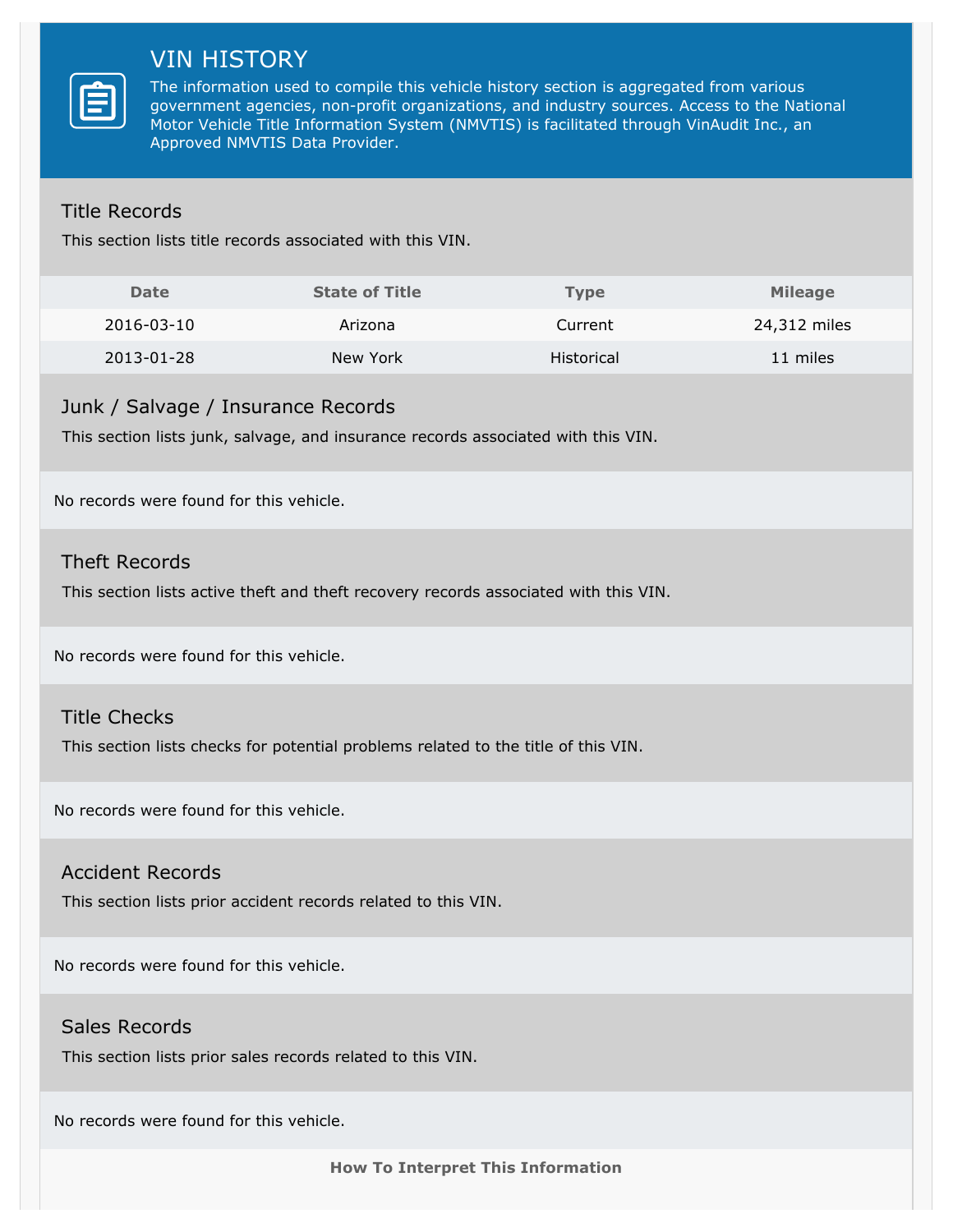The National Motor Vehicle Title Information System (NMVTIS) is an electronic system that contains information on certain automobiles titled in the United States. NMVTIS is intended to serve as a reliable source of title and [brand](https://www.vehiclehistory.gov/nmvtis_glossary.html) history for automobiles, but it does not contain detailed information regarding a vehicle's repair history.<br>All states, insurance companies, and junk and salvage yards are required by federal law to regularly report information to NMVTIS. However, NMVTIS does not contain information on all motor vehicles in the United States because some states are not yet providing their vehicle data to the system. Currently, the data provided to NMVTIS by [states](https://www.vehiclehistory.gov/nmvtis_states.html) is provided in a variety of time frames; while some states report and update NMVTIS data in "real-time" (as title transactions occur), other states send updates less frequently, such as once every 24 hours or within a period of days. Information on previous, significant vehicle damage may not be included in the system if the vehicle was never determined by an insurance company (or other appropriate entity) to be a "total loss" or branded by a state titling agency. Conversely, an insurance carrier may be required to report a "total loss" even if the vehicle's titling-state has not determined the vehicle to be "salvage" or "junk." A vehicle history report is NOT a substitute for an independent vehicle inspection. Before making a decision to purchase a vehicle, consumers are strongly encouraged to also obtain an independent vehicle inspection to ensure the vehicle does not have hidden damage.

The [Approved](https://www.vehiclehistory.gov/nmvtis_vehiclehistory.html) NMVTIS Data Providers (look for the NMVTIS logo) can include vehicle condition data from sources other than NMVTIS. NMVTIS data includes (as available by those entities required to report to the System):

- Information from [participating](https://www.vehiclehistory.gov/nmvtis_states.html) state motor vehicle titling agencies.
- Information on automobiles, buses, trucks, motorcycles, recreational vehicles, motor homes, and tractors. NMVTIS may not currently include commercial vehicles if those vehicles are not included in a state's primary database for title records (in some states, those vehicles are managed by a separate state agency), although these records may be added at a later time.<br>• Information on "brands" applied to vehicles provided by participating state motor vehicle titling agencies.
- Brand types and definitions vary by state, but may provide useful information about the condition or prior use of the vehicle.
- 
- Most recent odometer reading in the state's title record.<br>• Information from insurance companies, and auto recyclers, including junk and salvage yards, that is required by law to be reported to the system, beginning March 31, 2009. This information will include if the vehicle was determined to be a "total loss" by an insurance carrier.
- Information from junk and salvage yards receiving a "cash for clunker" vehicle traded-in under the Consumer Assistance to Recycle and Save Act of 2009 (CARS) Program.

Consumers are advised to visit [www.vehiclehistory.gov](https://www.vehiclehistory.gov/) for details on how to interpret the information in the system and understand the meaning of various labels applied to vehicles by the participating state motor vehicle titling agencies.

**Disclaimer:** The accuracy and reliability of the information supplied depends primarily on the reporting sources, and all entities involved in compiling this report accept no liability for any errors or omissions. Furthermore, all warranties, expressed or implied, including any implied warranties of merchantability or fitness for a particular purpose are hereby disclaimed.



# VEHICLE SPECIFICATIONS

This section lists basic vehicle details encoded by the VIN.

| <b>VIN</b>            | 3N1AB7AP1DL****** | Year                    | 2013                   |
|-----------------------|-------------------|-------------------------|------------------------|
| <b>Make</b>           | Nissan            | <b>Model</b>            | Sentra                 |
| <b>Trim</b>           | S                 | <b>Engine</b>           | 1.8-L L-4 SFI DOHC 16V |
| Made In               | Mexico            | <b>Style</b>            | N/A                    |
| <b>Steering Type</b>  | Rack & Pinion     | <b>Anti-Lock Brakes</b> | 4-Wheel ABS            |
| <b>Fuel Type</b>      | Regular Unleaded  | <b>Fuel Capacity</b>    | 13.20 gallons          |
| <b>Overall Length</b> | 182.10 inches     | <b>Overall Width</b>    | 69.30 inches           |